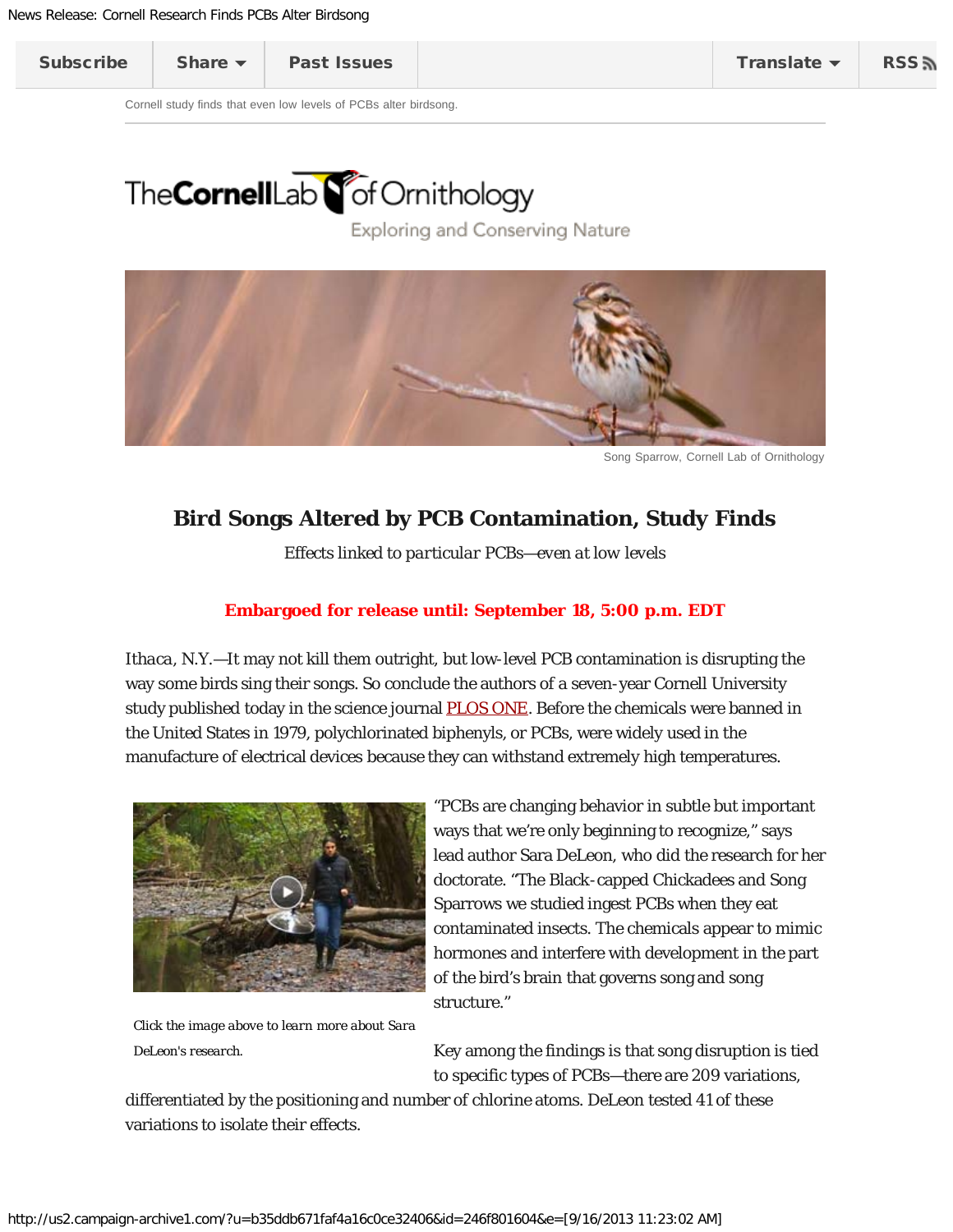DeLeon chose five study sites in New York State, including two along the Hudson River that were heavily polluted by PCBs dumped illegally from 1947 to 1977. The other sites were not known to have PCB contamination and tests at an Adirondack Mountains site eliminated mercury as a factor in song changes. At each site she collected and tested blood samples from males of the two bird species, recorded their songs over several field seasons, and analyzed those songs using the RavenPro sound analysis software developed at the Cornell Lab of Ornithology.

"The songs of Black-capped Chickadees and Song Sparrows are very well studied," DeLeon says. "For example, we know that it's normal for there to be very, very little variation in the way all Black-capped Chickadees deliver their *fee-bee* song and the interval between the two notes. We found the greatest variation among birds in areas with higher levels of certain types of PCBs their songs just were not coming out right. Since dominant males produce the most consistent songs, this variation could have important biological consequences."

Different types of PCB contaminants produce different effects. In analyzing the Song Sparrow's trademark trill, DeLeon found that, at the most polluted sites, birds were singing "better" trills, with more high-quality strings of notes compared to the songs of sparrows in non-contaminated sites. However, an artificially induced improvement in performance may not accurately reflect the bird's actual physical condition.

"Effects of PCBs are extremely complicated," says coauthor André Dhondt, director of Bird Population Studies at the **Cornell Lab of Ornithology**. "What this demonstrates is that most previous PCB studies may not give us the whole picture because they did not look at the specific type of PCB involved but just measured overall levels."



*Black-capped Chickadee by Shirley Gallant*

It took about three years just to complete the chemical analyses. Study co-author Rayko Halitschke in Cornell's Department of Ecology and Evolutionary Biology modified processes so that the birds would not have to be killed to detect the types of PCBs present, but could be sampled with just a small drop of blood.

The next logical step, Dhondt notes, would be to use this non-lethal method to study low-level PCB effects elsewhere to learn how the pollutants are being spread through ecosystems and the effects they could be having.

"What Sara did was not easy," Dhondt adds. "She found effects on the song and wanted to do more than just document that there was an effect, but to isolate what was causing it."

DeLeon received her Ph.D. from Cornell in 2012 and currently holds a Postdoctoral Researcher position at Drexel University in Philadelphia. Study co-authors include Rayko Halitschke, Ralph